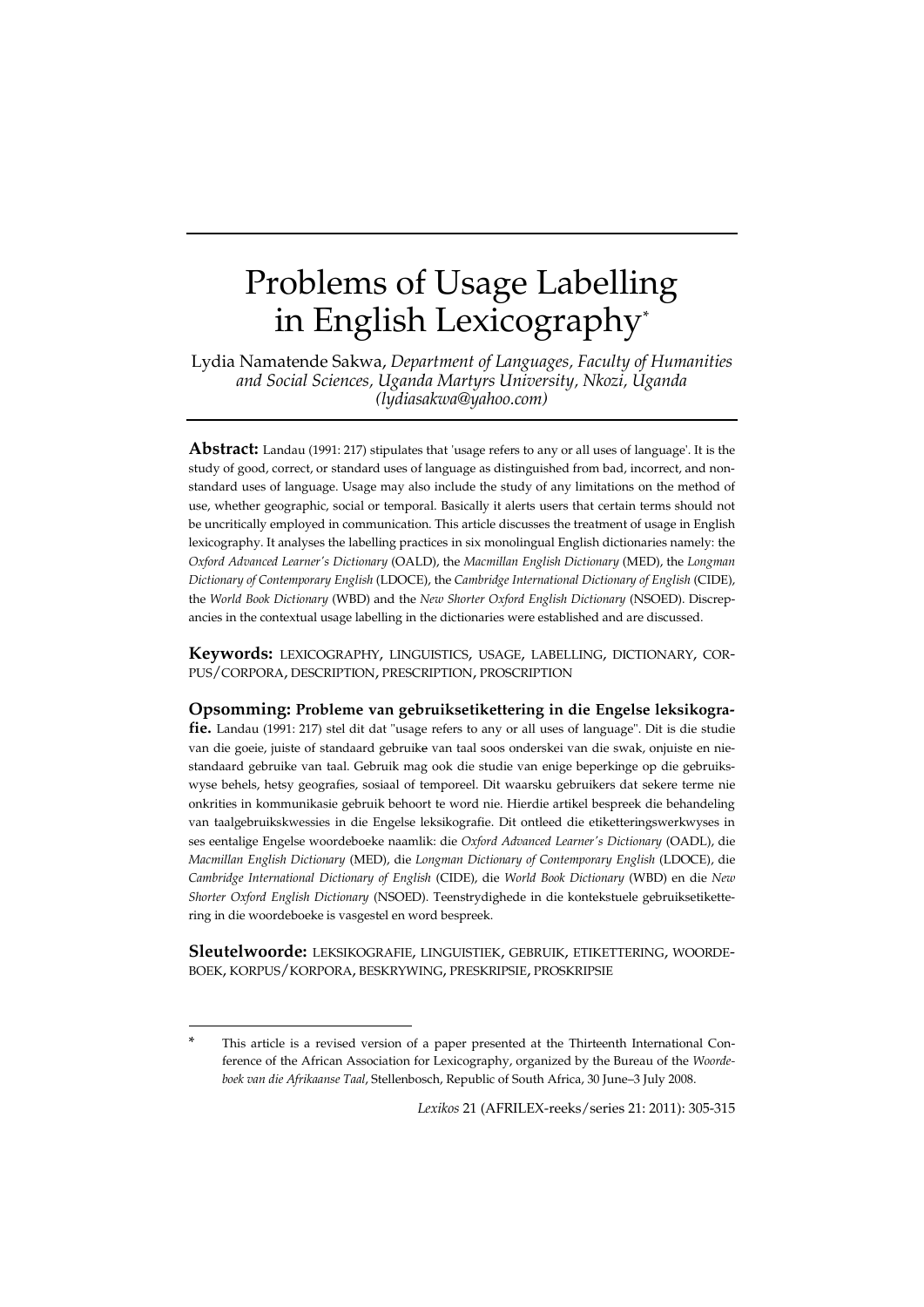#### **1. Introduction**

Comments on usage are included in dictionaries as a guide to speakers of a language in their decisions on how to use words appropriately. They may be unsure, for example, whether **wireless** is an old-fashioned (and chiefly British) word now almost entirely replaced by **radio**, or whether to call a woman **petite, slim** or **slender** implies an approving attitude towards her in contrast to **skinny***,* which suggests disapproval. To help learners with these difficulties, a number of labels are used in dictionaries to denote the stylistic values of words or the technical fields in which they are used; these are called 'usage labels'.

Although some readers may interpret all dictionary data as if they were 'authoritative guides' (Abecassis 2008: 1) and/or 'sources of knowledge' (Tarp and Gouws 2008: 236) on how to spell, pronounce, interpret meaning or check usage, the question surrounding the appropriateness of usage labelling as found in most dictionaries has raised concern among many linguists (Ptaszynski 2010: 411).

This article intends to show the dilemma surrounding usage labels, which makes them confusing and sometimes misleading from the point of view of second language learners. The focus will be on demonstrating the problems with regard to the labels assigned to words from the perspective of the second language speaker. The article therefore attempts to guide future lexicographers to make more informed usage labelling decisions by expounding the inadequacies of usage labelling in English lexicography.

### **2. Inconsistencies**

Although usage labels are widely employed, their use is not at all consistent (Abecassis 2008: 3) and the same word will not represent the same label from one dictionary to the next. Very frequently, one dictionary labels one sense of a word as *slang* while the next labels the same sense *informal*. For instance, while MED uses the label *British English (BrE), impolite* for the noun **arse** in the sense of 'the part of the body that you sit on', LDOCE uses the label *BrE*; CIDE *BrE & AustE, slightly taboo, slang*; the WBD *slang;* the OALD *BrE, taboo, slang*; and the NSOED uses the label *now coarse slang*.

It follows then that if dictionaries can agree that **bonk** is a verb that is spelled with 'o', and that one of its senses is 'to have sex with somebody', why is there discrepancy on the kinds of situations in which it may be used? If a noun like **coolie** in the sense of 'a worker in the Eastern countries with no special skills of training' is assigned the labels *old-fashioned taboo (*OALD)*, offensive* (MED*), old-fashioned* (LDOCE)*, dated* (WBD), and *now rare or obsolete* (NSOED), which usage label should users perceive as the correct one since all the dictionaries are in disagreement on the usage of the word?

These inconsistencies have been found to be prevalent in English dictionaries and, although lexicographers acknowledge the difficulty of labelling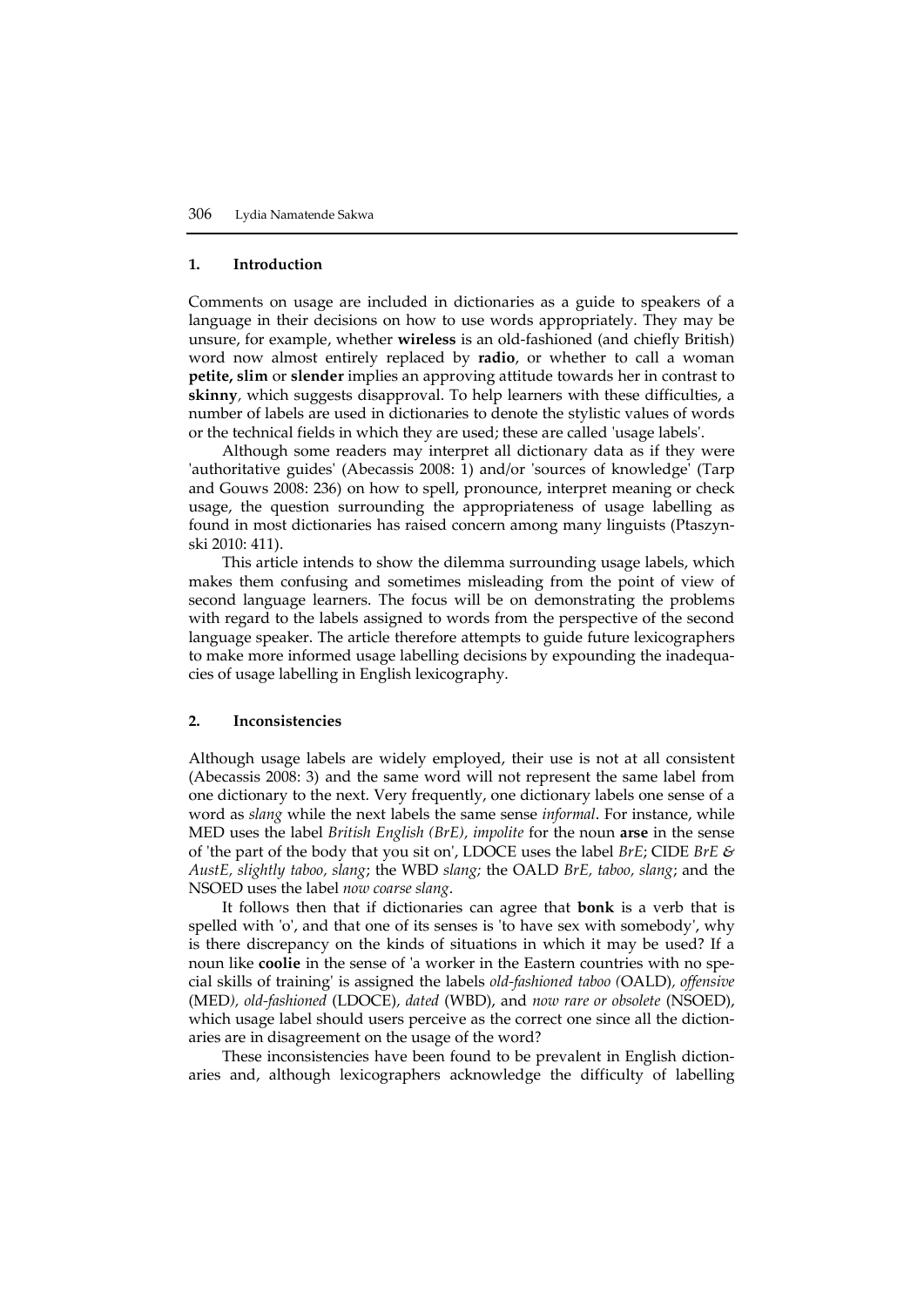words consistently (Crenn 1996), as a result of these inconsistencies, the authority of dictionaries in guiding users on contextual usage becomes questionable. Furthermore, these discrepancies can confuse users especially in the case of non-native speakers who may not have acquired a good command of the English language.

It has also been observed that lexicographers do not share the same view on the neutral register (the unmarked/unlabelled words) since in some instances words are labelled in some dictionaries while they are not labelled in others. For example, the adjective **antiquated** meaning 'old-fashioned and no longer suitable for modern conditions' is labelled *usually disapproving* in the OALD, *archaic* in the NSOED; while no label is assigned to it in the MED, LDOCE, CIDE or in the WBD; **anthropoid** is also labelled *technical* in the OALD while it is not labelled in the other five dictionaries. These discrepancies are very prevalent in English dictionaries.

It is remarkable how certain words that need to be labelled are not assigned usage labels in English dictionaries. For example, the word **cretin** meaning 'a very stupid person' is neither labelled by the NSOED nor by the WBD although the other three dictionaries label it; **dago** 'a very offensive word for a person from Italy, Spain or Portugal' is also neither labelled by the LDOCE nor by the CIDE; **slut** and **trollop**, which both mean 'a woman who has many sexual partners' are not labelled by the NSOED. Since usage labels are assigned to words to caution users about the potential danger of using some words, it may be a disservice to users to be deprived of such usage information for words like these.

#### **3. Criteria for Usage Labelling**

The question as to how lexicographers determine usage labelling is still an enigma. Ptaszynski (2010: 411) explains that 'Lexicographers have been searching in vain for an exhaustive and precise answer to the questions of which words to label in what kind of dictionaries and how to do it'. This position is reiterated by Crenn (1996) asserting that 'no particular monolingual dictionary is chosen as a basis for labelling by the lexicographers'. It is evident that usage labels are assigned to words according to the lexicographer's discretion. This probably accounts for the inconsistencies portrayed in section 2. Ptaszynski (2010: 411) explains that such problems 'stem from the lack of a firm theoretical basis for the application of diasystematic information (i.e. information about restrictions on usage) in dictionaries'. It is no wonder then, that words transcribed the same way, from the same word class and with the same sense are labelled differently depending on the choice of dictionary one makes. The problem can affect both native and non-native speakers of English who, given a variety of labels for a single word, no doubt experience problems inferring the usage of such a word.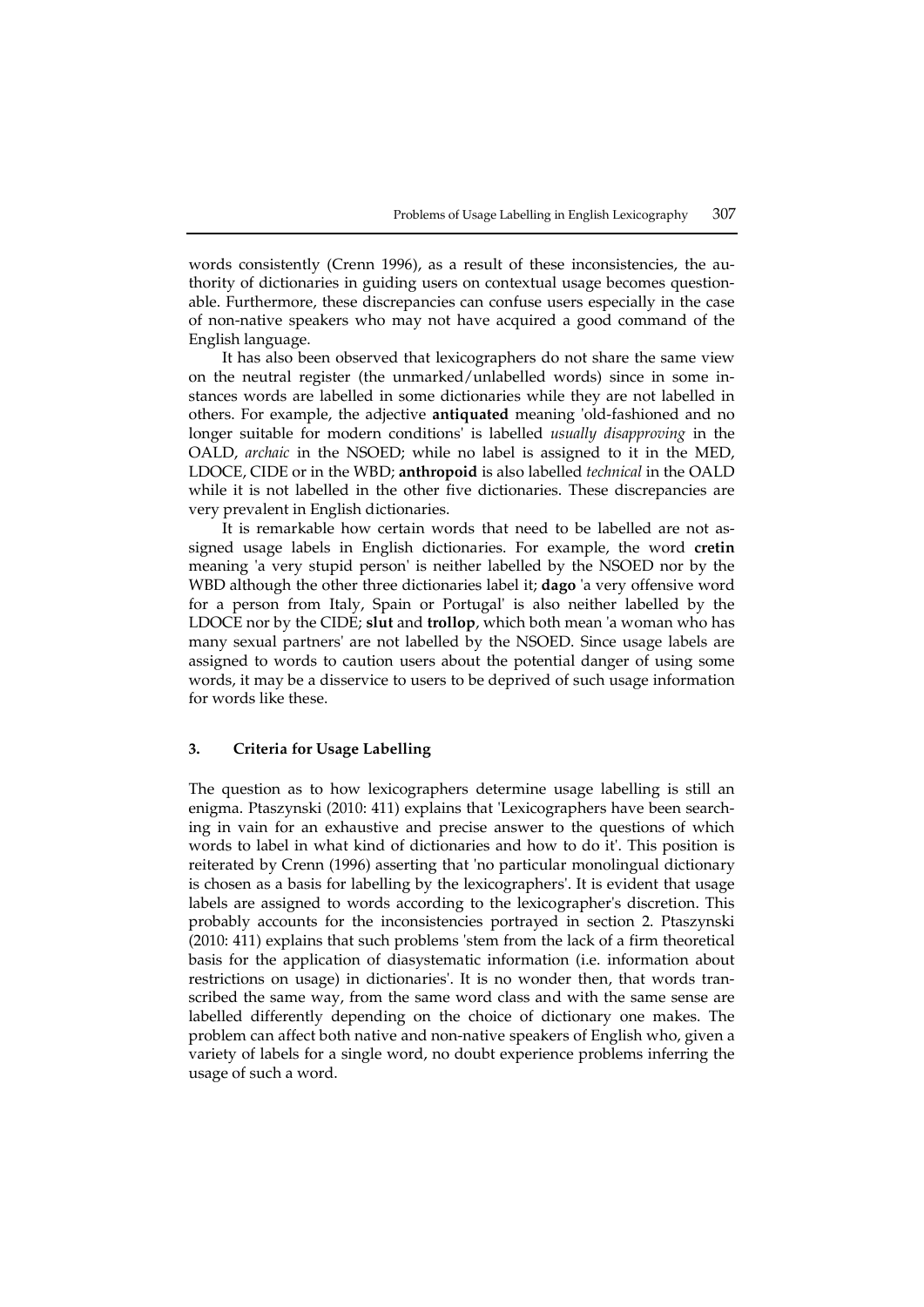Furthermore, because there is no agreed-on criteria for usage labelling, the issue of subjectivity cannot be ruled out, for the interpretation of labels in other dictionaries and the corpus context is itself dependent on the individual lexicographer. Crenn (1996) suggests that 'although scholars […] may point out the necessity of descriptive dictionaries, a completely objective system of register labelling has not yet been developed because lexicographers cannot feasibly let go of their subjective viewpoints'. Subjectivity is therefore another problem that may hamper good usage judgements in English lexicography.

Ptaszynski (2010) investigates the causes of the unsatisfactory theoretical treatment of information on usage, and outlines some general, theoretical guidelines for making adequate judgments concerning usage labelling. Research into a guide on usage labelling should impact positively in reducing some of the discrepancies in the usage labelling practices in lexicography. This is reiterated by Crenn (1996: 181) who asserts that although the issue of consistency in usage labelling might not be solvable in the near future, suggestions can be made to 'help lexicographers decide on register labels and to improve the consistency of register labelling in dictionaries'. Consistency has generally been linked to reliability of the dictionary (Swanepoel 2008: 216; Tomaszczyk 1988: 2), which according to Swanepoel (2008: 216) 'is increased if lexicographers adopt a set of clearly defined principles and adhere to them consistently'.

#### **4. The Front Matter Information of Dictionaries**

The front matter information of dictionaries was analyzed to show how practising lexicographers view and classify their comments on usage.

It was observed that few dictionaries provide justification for their usage labels. Questions that may arise from examining usage labels in English dictionaries can rarely be answered by the consultation of the front matter of the dictionaries. In fact, most dictionaries do not even explain what they mean by the terms 'usage labels' or 'usage labelling', taking it for granted that dictionary users know the meaning of the terms.

For instance, the LDOCE, the MED, and the CIDE explain the types of labels they select but there is no explanation of the terms 'usage labels' or 'usage labelling'. This leaves room for users not only to misinterpret what the lexicographers may mean but also to remain ignorant of the meaning of labelling, especially in the case of non-native speakers of English.

Lexicographers also have the tendency of assigning usage labels not listed in the front matter to words in the dictionary. This shows that inadequate information is given, which is evidence that the front matter notes in question are incomplete and therefore unreliable. Examples of usage labels assigned to words but not listed in the front matter are: *vulgar* in the WBD, *nonstandard* in the LDOCE and *not standard* in the CIDE.

Since some lexicographers do not explain or define the usage label terms in the front matter notes, it demonstrates their assumption that users of the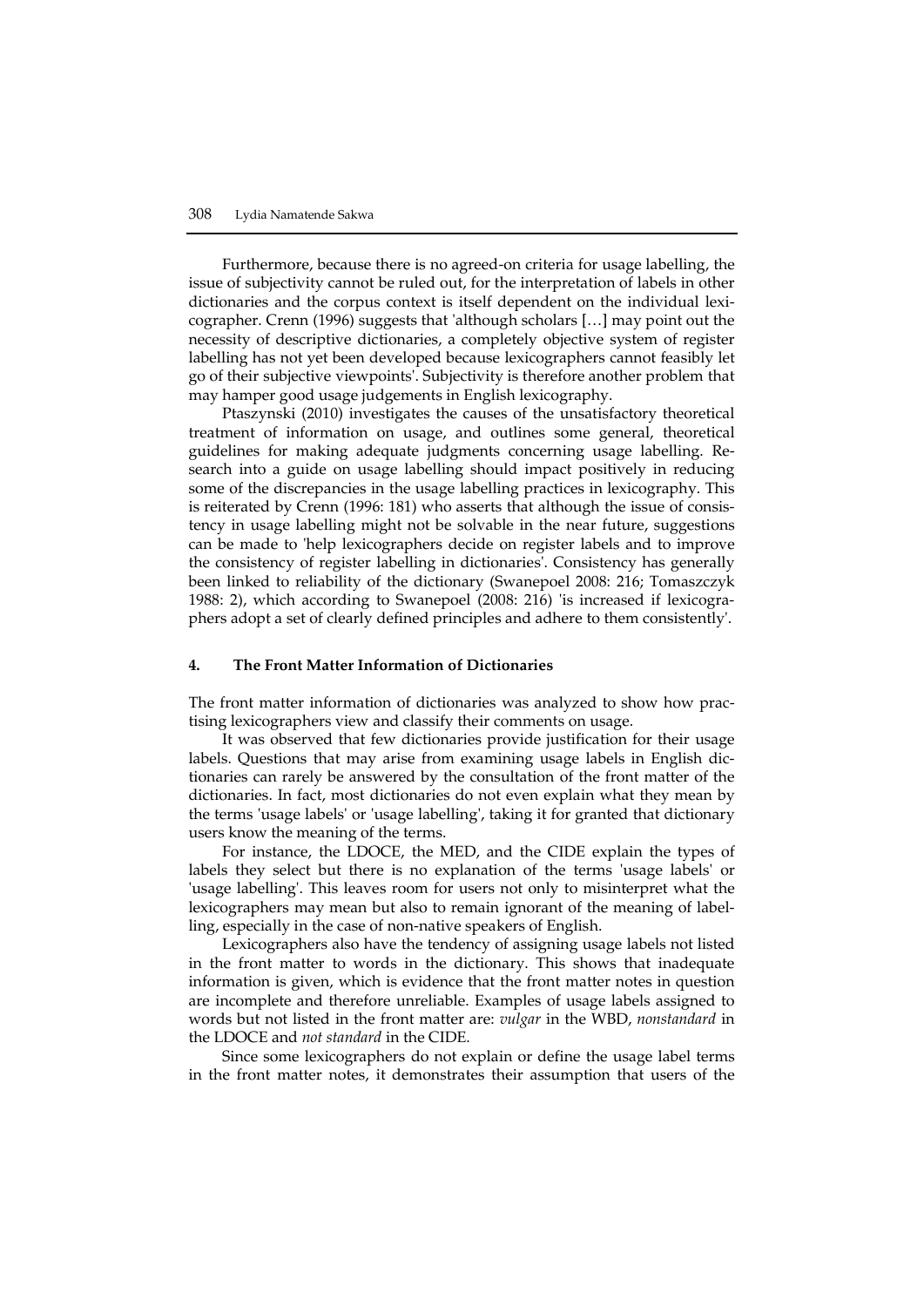dictionaries will automatically understand what these labels mean. This assumption may be wrong, so that users may thus be misled in understanding the usage labels in question; this is substantiated by Hartmann and James (1998) who explain that the major hindrance to using dictionaries emanates from a lack of necessary skills to utilize them efficiently as well as the insufficient guidance offered by the dictionary preface to guide users to exploit its possibilities.

Crenn (1996: 49) implies that since there is great variation in the way dictionaries deal with usage, each dictionary should explain its usage labelling practices by explaining how it groups its usage labels and its explanations of these labels. This information is usually included in the dictionary front matter.

#### **5. The Choice and Classification of Usage Labels**

There seems to be little or no consensus on how to categorize the usage labels and as a result, the groups of labels as chosen by the lexicographers concerned vary from one dictionary to the next. There is also no uniformity in the choice or array of usage labels as presented in English dictionaries. The different dictionaries exhibit a diverse range of labels and categorize them differently depending on the lexicographer.

The LDOCE divides the usage labels into four categories namely: regional, foreign, attitudinal (formal, informal, humorous, approving) and style labels (biblical, dialect, law, literary, non technical, old-fashioned, old use, poetic, slang, spoken, taboo, technical and trademark).

The OALD does not divide its labels into broad groups, it simply presents the following list: approving, disapproving, figurative, formal, humorous, informal, ironic, literary, offensive, rare, slang, spoken, technical, AmE, BrE, dialect, old-fashioned, written, taboo, old use, saying and trademark.

The array of labels in the MED is divided into three categories namely: style and attitude labels *(formal, humorous, impolite, literary, offensive, old-fashioned, spoken, very formal*, and *very informal),* subject labels (for example *business, computing* and *journalism*) and regional labels (for example *Australian, Canadian*  and *American*).

In the WBD there are labels like archaic, dialect, English speaking variation labels, foreign language labels, informal, obsolete, poetic, professional terms, slang, substandard, trademark, unfriendly use and figurative usage.

The NSOED divides its labels into four categories, namely: those showing restriction to geographical area, those referring to style or register, those indicating branch of knowledge or field of activity, and lastly, labels indicating frequency or extent of use.

The CIDE has the following array of labels: approving, dated, disapproving, not standard, old use, poetic, regional, slang, female, figurative, formal, humorous, informal, law, literary, male, medical, specialized, taboo and trademark.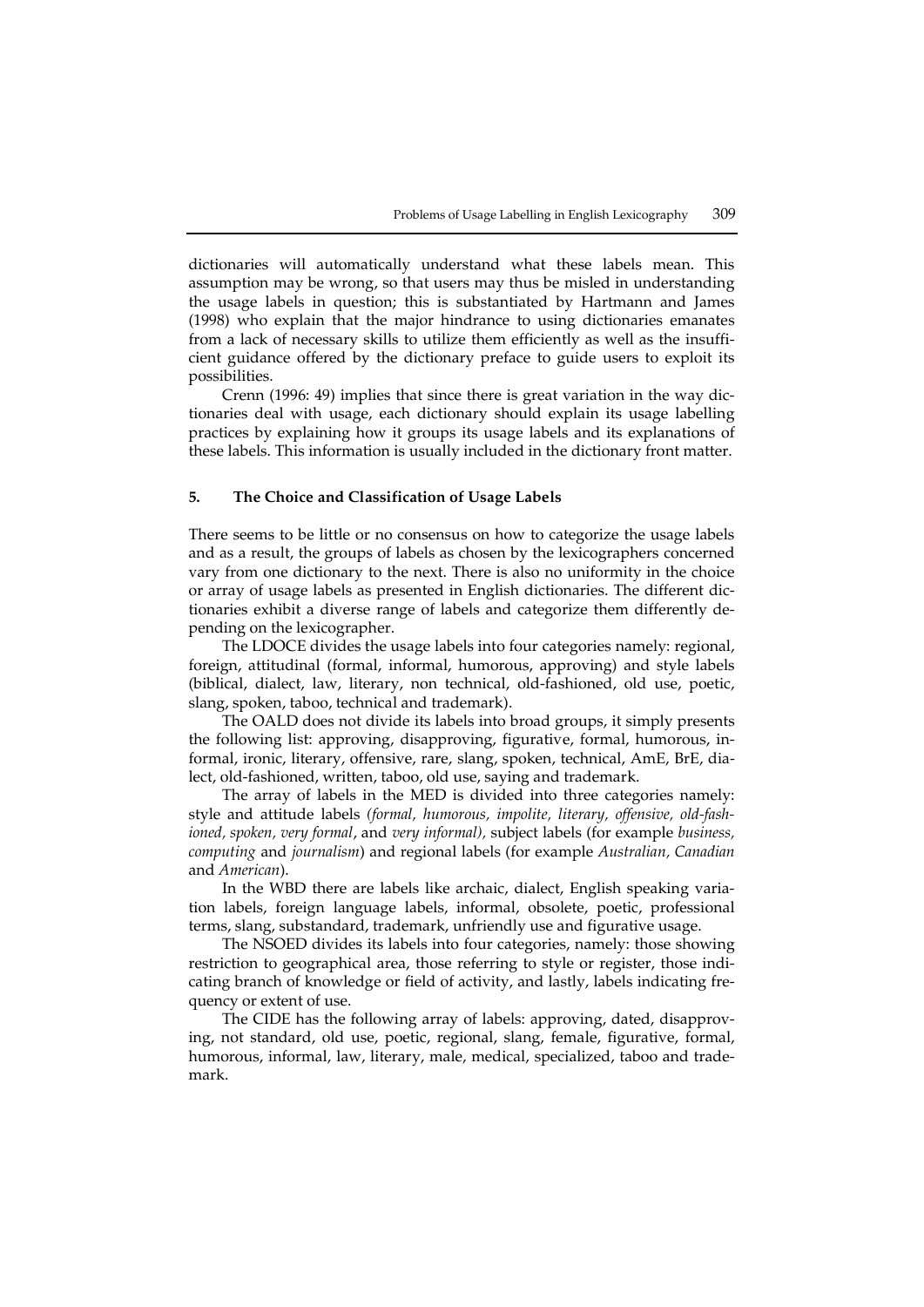It is evident that each dictionary makes its choice of the labels to be assigned to words. What is not clear is the criteria the lexicographers use in selecting certain labels over others.

Certain labels are not listed in some dictionaries, while they occur in others. For example, the OALD has labels mainly atypical to the other five dictionaries such as *ironic* and *saying*, the labels *very formal* and *very informal* are commonly used by the MED and rarely in the other five dictionaries. The WBD lists and explains the term *combining form* as a usage label but the other dictionaries do not have this as a usage label. The CIDE also employs *female* and *male* as labels, the two being alien to the other five dictionaries studied.

It is therefore apparent that there is no agreement on the number of dimensions in usage. It is evident that each dictionary makes its choice of the number, type and classification of usage labels to be assigned to words. Quirion (1995: 347) states that 'the reduction in the number of labels could lead to some consensus in labelling'.

#### **6. Definitions**

As already mentioned in Section 4, some of the English dictionaries do not try to explain the terms 'usage label' or 'usage labelling'; they simply embark on listing the labels assuming that users can discern the meaning by looking at the list of examples of usage labels or otherwise by looking at the dictionary articles, particularly at the entries assigned usage labels and then automatically comprehending what is meant by usage, which may not be the case. This has been established in three of the six dictionaries consulted for this study, namely the LDOCE, the MED and the CIDE.

Some of the definitions of the labels are imprecise, leaving room for questions. For example, the OALD defines the label *spoken* as indicating 'expressions used mainly in informal conversation'. This is a vague definition because of the use of the word *mainly*. Should it then be concluded that an adjective like **kaput** in the sense of 'not working properly' or an idiom like **no probs** with the meaning 'there is no problem' and labelled *spoken* can sometimes be used in say formal situations? This type of definition can therefore be misleading.

As a result of the inadequacies in the definitions accorded, some of the labels in English dictionaries seem to overlap and in the end, it appears as if there is a replication. In other words, labels, which are apparently synonymous, seem to be assigned to unconnected words. The inadequacy in the way these labels are defined can be misleading.

This can be illustrated by the way the labels *archaic* and *obsolete* are defined in the WBD; *archaic* is described as referring to 'a word that is no longer in general use. It may be found in special contexts, such as law or special styles of writing such as the Scriptures. Sometimes modern writers use archaic words to give their writings an old-fashioned flavor.' This definition has the same implications as the label *obsolete*, which is defined in the same dictionary as indica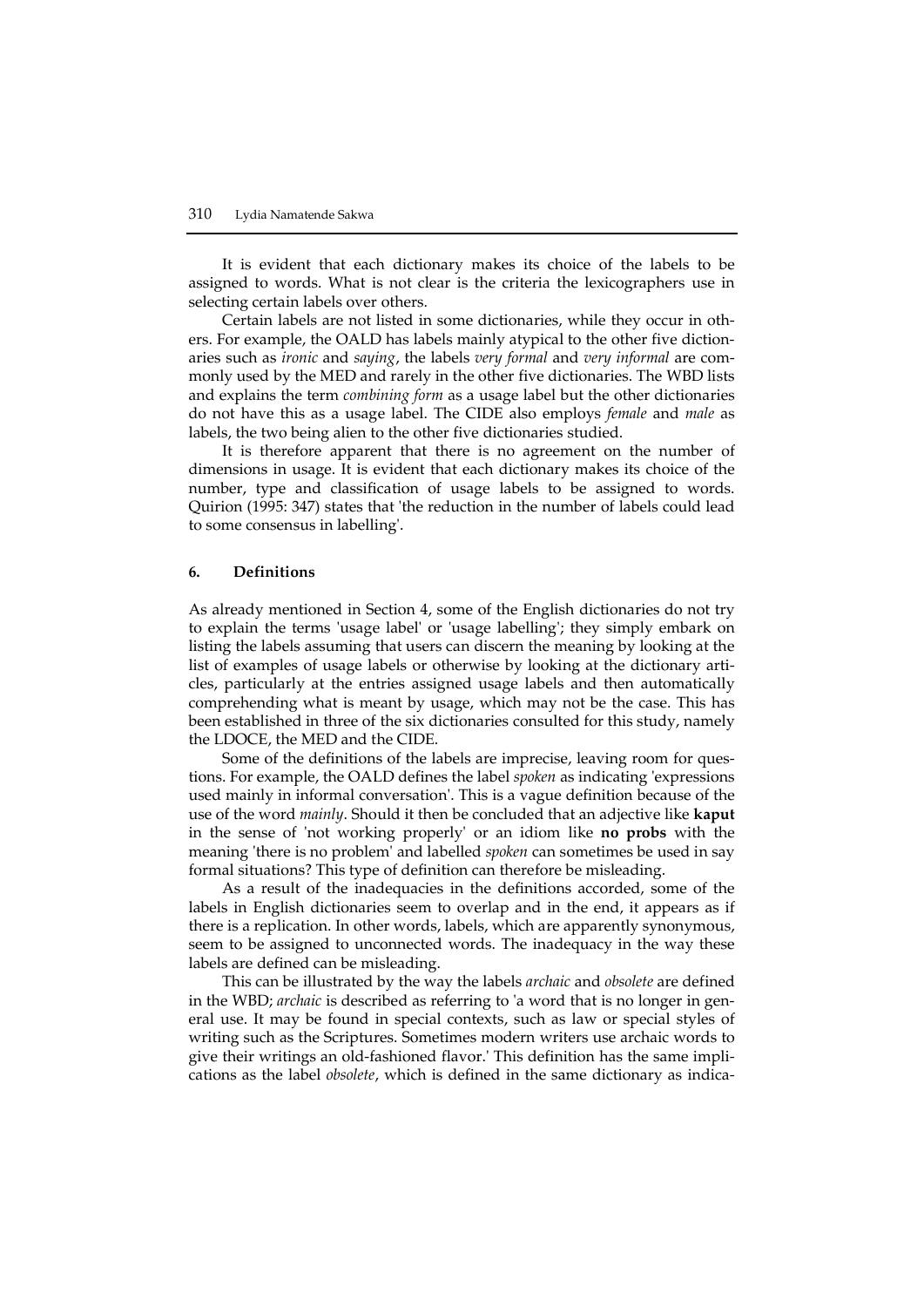tion for 'a word only found in writings of an earlier time or in modern writings that imitate the style of earlier writing.' These definitions of the two apparently different labels need to be revised if the difference is to be realized, otherwise they can be misleading as the definitions do not clearly show the difference.

Additionally, when the difference between the way OALD and LDOCE define the labels *old use* and *old-fashioned* is analyzed, a discrepancy in the LDOCE's definition becomes evident. The LDOCE defines *old use* as indicating 'a word used in earlier centuries' and it defines *old-fashioned* as indicating 'a word that was used earlier in this century but would sound old-fashioned today'. On the other hand, the OALD defines *old use* as referring to 'expressions that are no longer in current use' while it defines *old-fashioned* as referring to 'expressions that are passing out of current use'. On analyzing the way the two dictionaries define the two different labels, it is evident that the OALD shows a clear distinction between the labels leaving no doubt that there is indeed no duplication of the labels. The LDOCE on the other hand does not evince this difference. Consequently, it could be argued that *old use* and *old-fashioned* have the same meaning and therefore are synonyms since even a word used in the earlier century *(old use)* would certainly sound old-fashioned today. This illustrates the deficiencies of some of the definitions of labels used in English dictionaries.

The CIDE does not even try to define the labels selected. It simply gives a list of the labels without even briefly explaining them.

Undefined or inadequately defined terms coupled with the fact that some label definitions vary from one dictionary to the other shows the inaptness of usage labelling in English lexicography.

## **7. Ambiguity**

The editors do not spell out what specific areas are covered by labels like *informal, nonstandard, slang, vulgar, disparaging, offensive* … To give a few examples: Does the label *literary* mark only the effect on the reader or listener since it is defined in the OALD as indicating 'language used mainly in literature and imaginative writing', although logically, the use of literary language depends also on the setting and the kind of communication intended?

Similarly, *nonstandard* seems to indicate only the kind of speaker who might use it since it is defined as 'not conforming to the speech or grammar of educated persons and often regarded as a marker of low social status'. However, can someone not adopt nonstandard words in certain settings to be witty/comical? Or perhaps in an attempt to satirize a situation?

Further still, a label like *slang* as explained by Crenn (1996: 186) 'is understood differently by each dictionary (and presumably) every user and unless dictionaries specify to which group a particular slang word corresponds …', for example *slang military, slang law …* then labels showing degree of formality (such as *very formal, informal)* could be more appropriate in achieving clarity.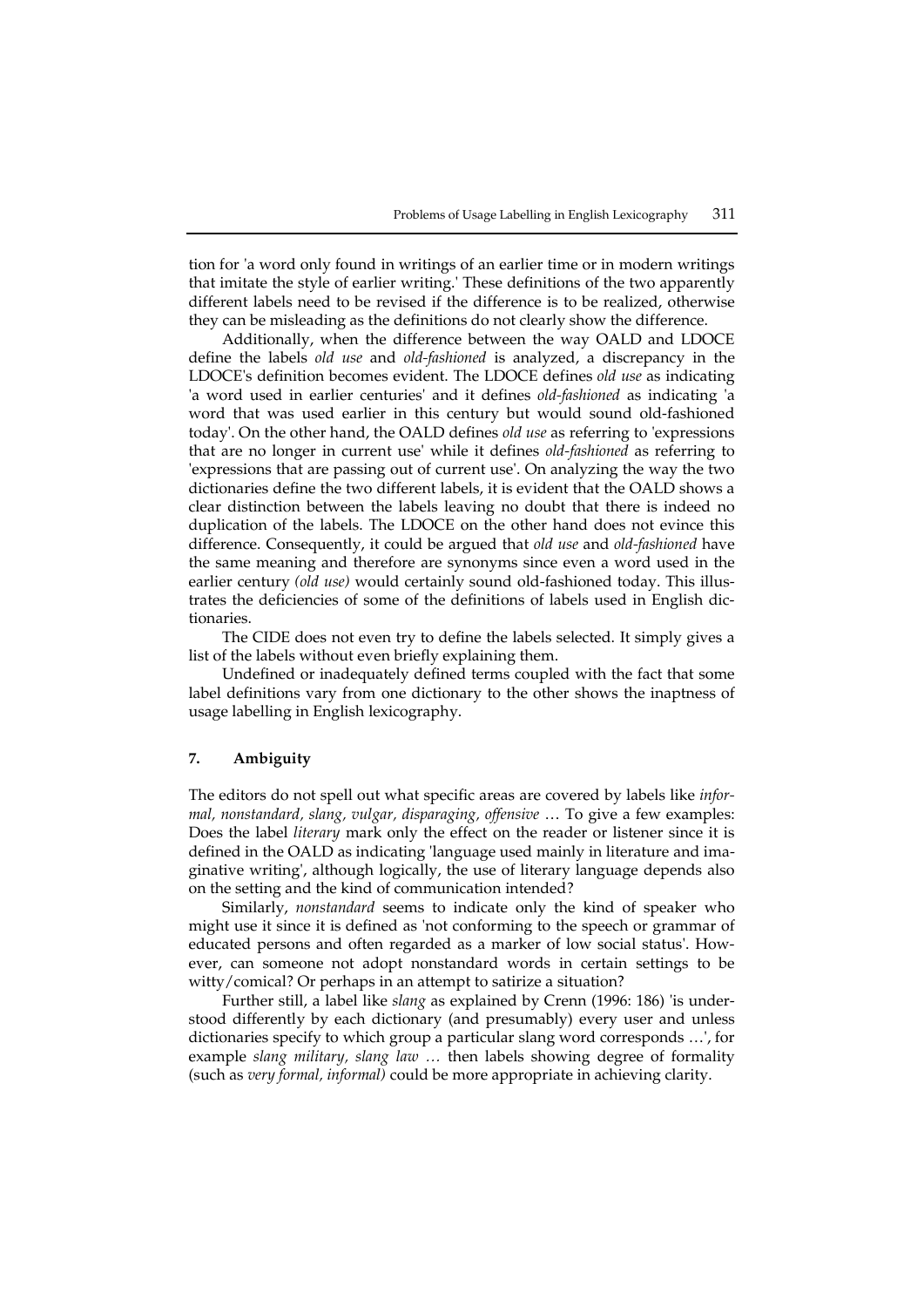In addition, one group may read one particular usage as *informal* or *nonstandard* whereas another may use it as entirely natural for any conceivable circumstance. According to Landau (1991: 255-258), dictionaries cannot in good faith mark out some usages as *informal* without saying to whom they are informal. *Informal* may actually mean informal to those of the higher social classes, especially older, well-educated authors and professors in the humanities.

The combinations of usage labels assigned to words also sometimes pose as deterrents to clarity. It can be difficult to comprehend what exactly the lexicographer means by assigning two or more labels to a word. This problem may be illustrated by the following examples:

The noun **vale** meaning 'a valley' is assigned the label *now archaic or poetic* in the NSOED. Likewise, the noun **vagrant** meaning 'a person who has no job or home especially one who begs' is labelled *slightly dated or law* in the CIDE, the adjective **wee** meaning 'very small in size' is labelled *colloquial also chiefly Scottish* in the NSOED, the noun **wank** in the sense of 'an act of masturbation' is assigned the label *British and Australian taboo slang* in the CIDE, the adjective **woebegone** meaning 'looking very sad' is assigned the label *mainly literary* in the MED, and the noun **gloom** in the sense 'total darkness' is labelled *especially literary* in the LDOCE.

The use of conjunctions like 'or', 'and', and adverbs like 'slightly' and 'usually' can be puzzling. The entry **recuperate** is labelled *slightly formal* in the CIDE. The question then arises whether it should be used in formal situations. If it is slightly formal, then exactly in what situations it may be used? **Outlandish**, an adjective assigned the label *usually disapproving* in the OALD and **politicking** labelled *especially disapproving* in the CIDE are other examples.

The use of indications like 'mainly', 'especially', 'chiefly' in representing usage sometimes cause ambiguity as dictionary users may be uncertain as to what exactly the lexicographer means.

#### **8. Dictionary Tone**

The approach in a dictionary can be descriptive, prescriptive, or proscriptive (Tarp and Gouws 2008: 235; Van der Merwe 2008: 346). When it is descriptive, 'it avoids classifying occurring forms as either recommended or not permissible. It reflects the spectrum of actual language in use' (Tarp and Gouws 2008: 237). It shows the user 'what' by illustration, it says, 'it is like this' thereby leaving the responsibility to the user to decide whether a word is adequate for use in a particular situation. When it is prescriptive, 'lexicographers inform the user how to use language' (Tarp and Gouws 2008: 236); they say 'do it like this'. A prescriptive approach imposes the lexicographer's 'point of view on the dictionary and the target users of the dictionary' (Tarp and Gouws 2008: 236). They explain the term 'proscription' in lexicography which deviates from the English word 'proscribe' since it does not refer to the state of being forbidden.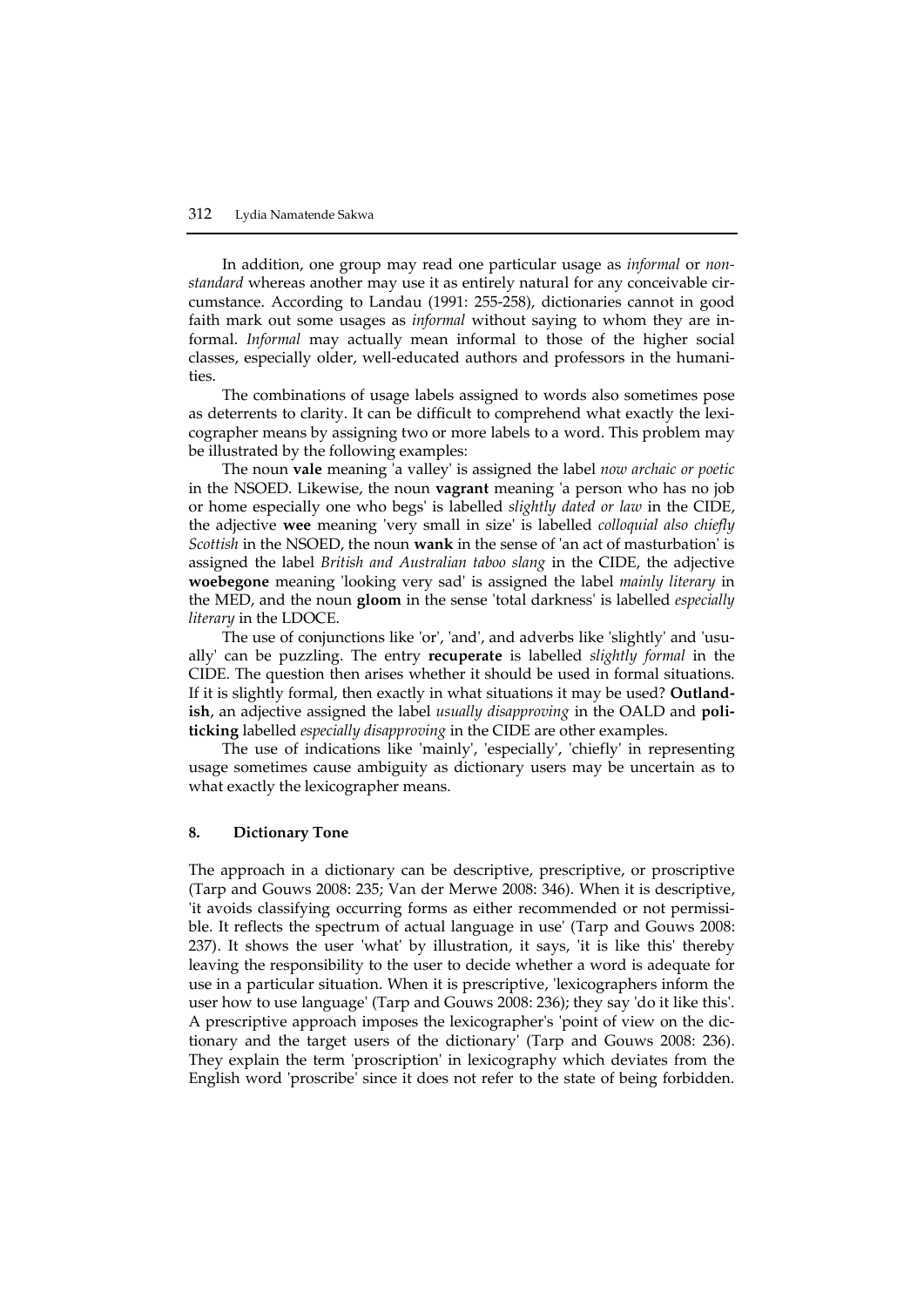A proscriptive approach informs 'the user not only about language use but also about the form recommended by the lexicographer' (Bergenholtz 2003: 13).

Landau (1989: 194) suggests that until the latter half of the 20th century, dictionaries felt duty-bound to prescribe 'correct usage'. However, there is claim that 'the attitude to lexicography has changed since the 1970s with dictionaries being increasingly descriptive rather than prescriptive' (Abecassis 2008: 2). This study exposes the contrary, with lexicographers being implicitly prescriptive as illustrated below.

The label *taboo* is defined in the OALD as 'a word that should not be used because it is very rude or offensive'. It is evident that the lexicographer is telling his users not to use this word because of the consequences that would follow. The lexicographer in this case uses a prescriptive tone. Examples of words labeled *taboo* are: a verb like **fuck** which means 'to have sex with somebody' as labeled in the LDOCE, the NSOED and CIDE.The noun **prick** meaning 'penis' is assigned the label *taboo* in the LDOCE, the CIDE, the OALD, and *coarse slang* which is synonymous with *taboo* in the NSOED, the noun **pussy** meaning 'the female sexual organs especially the vulva' is also labeled *taboo* in the OALD, the CIDE, the LDOCE and the NSOED.

*Offensive* is defined by the MED as 'extremely rude and likely to cause offense'. This is another typically prescriptive label where the lexicographer implicitly warns the dictionary user against using the word in question. Examples of nouns labeled accordingly are: **queen** to mean 'a male homosexual who behaves more like a woman than a man', this is found in the MED, **shit** 'an unpleasant person who treats other people badly' is another example from MED, **squaw** 'a native American woman' is an example from the NSOED.

The *standard/substandard* dichotomy implies a right and a wrong in a language. Abecassis (2008: 2) states that dictionaries 'still strongly emphasize the standard language'. According to Landau (1989: 175), 'variations based on register have no right or wrong; in certain situations, a word may be appropriate while in others, it may be inappropriate'. An example of a word labeled *substandard* is **ain't** to mean 'is it not?' as found in the WBD.

Other labels used in English dictionaries that are indicators of prescriptiveness are *vulgar* and *obscene. Vulgar* is prescriptive because it is assigned to a word (s) to show that it is generally uncouth, crude or coarse. The implication here is that such a word should never be used because it is basically in bad taste. *Obscene* as a label is prescriptive because it suggests that a word it has been assigned to is abominable and therefore should not be used. Prescriptiveness limits the use of a given word to a specific situation of communication and yet, in certain situations, a word may be adequate and inadequate in others.

Tarp and Gouws (2008) and Bergenholz (2001, 2003 as cited in Tarp and Gouws 2008: 239) and Van der Merwe (2008: 345-346) explore the issue of dictionary tone/approach and make recommendations that are complemented by this study, to guide lexicographers in the area of dictionary tone.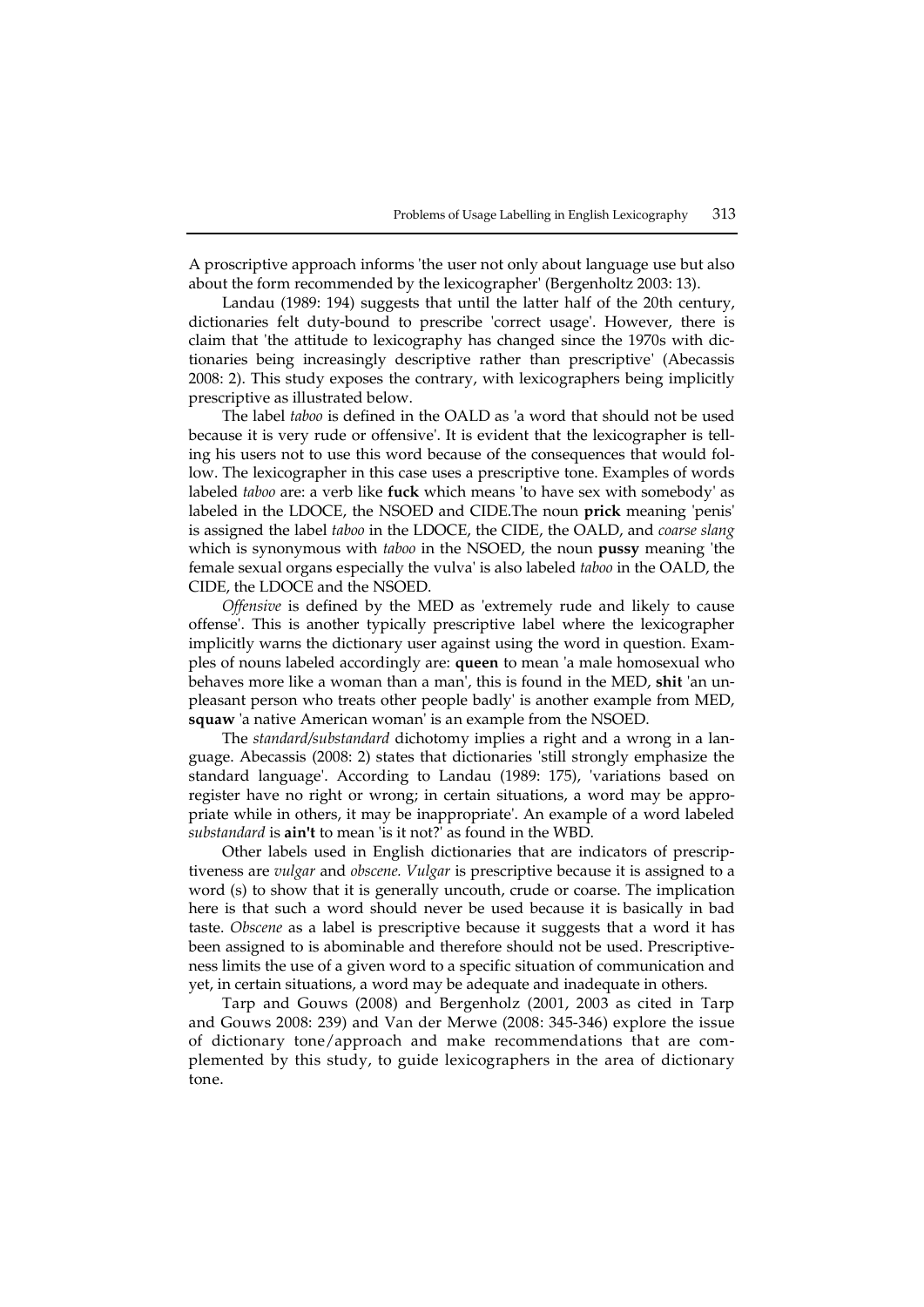#### **9. Conclusion**

There is no agreed-on criteri**a** for making usage decisions in English lexicography. This is probably the reason for most of the problems concerning usage labelling in English dictionaries. It causes the inconsistencies which characterize usage labelling, and the problems, which emerge from such inconsistencies. As Stein (2002: 14) asserts, 'it is admittedly very difficult to make objective assessments on the social status of words but it seems … that we need much more research in this area'. Leech and Nesi (1999: 295) recognize that dictionaries 'fall well short of perfection'; I contend that lexicographers, in their quest for perfection, can benefit invaluably from research from lexicographers as well as different perspectives of users, like the second language user perspective provided by the current study.

### **References**

- **Abecassis, M.** 2008. The Ideology of the Perfect Dictionary: How Efficient can a Dictionary be? *Lexikos* 18: 1-14.
- **Barnhart, C. (Ed.).** 1963. *The World Book Dictionary*. London: The World Book Inc.
- **Bergenholtz, H.** 2003. User-oriented Understanding of Descriptive, Proscrptive and Prescrptive Lexicography. *Lexikos* 13: 65-80.
- **Brown, L. (Ed.).** 1993. *The New Shorter Oxford English Dictionary on Historical Principles*. 2 volumes. Oxford: Clarendon Press.
- **Crenn, T.** 1996. *Register and Register Labelling in Dictionaries*. Ph.D. Thesis. Ontario: University of Ottawa, School of Translation and Interpretation.
- **Hartmann, R.R.K. and James, G.** 1998. *Dictionary of Lexicography.* London/New York: Routledge.
- **Hornby, A.S. (Ed.).** 1995. *Oxford Advanced Learner's Dictionary of Current English*. Oxford: Oxford University Press.
- **Landau, S.I.** 1989*. Dictionaries: The Art and Craft of Lexicography*. Cambridge: Cambridge University Press.
- **Landau, S.I.** 1991*.* Approaches to Meaning and their Uses in Lexicography.*Dictionaries*: 7: 261-9.
- **Leech, G. and H. Nesi.** 1999. Moving Towards Perfection: The Learners' (Electronic) Dictionary of the Future. Herbst, T. and K. Popp (Eds.). 1999. *The Perfect Learner's Dictionary.* Lexicographica Series Maior 95: 295-308. Tübingen: Max Niemeyer Verlag.
- **Procter, P. (Ed.).** 1995. *Cambridge International Dictionary of English*. Cambridge: Cambridge University Press.
- **Ptaszynski, M.O.** 2010. Theoretical Considerations for the Improvement of Usage Labelling in Dictionaries: A Combined Formal-Functional Approach. *International Journal of Lexicography* 23 (4): 411-442.
- **Quirion, J.** 1995. How Can Usage Labels Better Label Usage. Krawutschke, P. (Ed.). 1995. *Connections: Proceedings of the 36th Conference of the American Translators Association, November 8–12, Nashville, Tennessee:* 341-349. Medford (NJ): Information Today.
- **Summers, D. (Ed.).** 1987. *Longman Dictionary of Contemporary English*. Harlow: Longman.